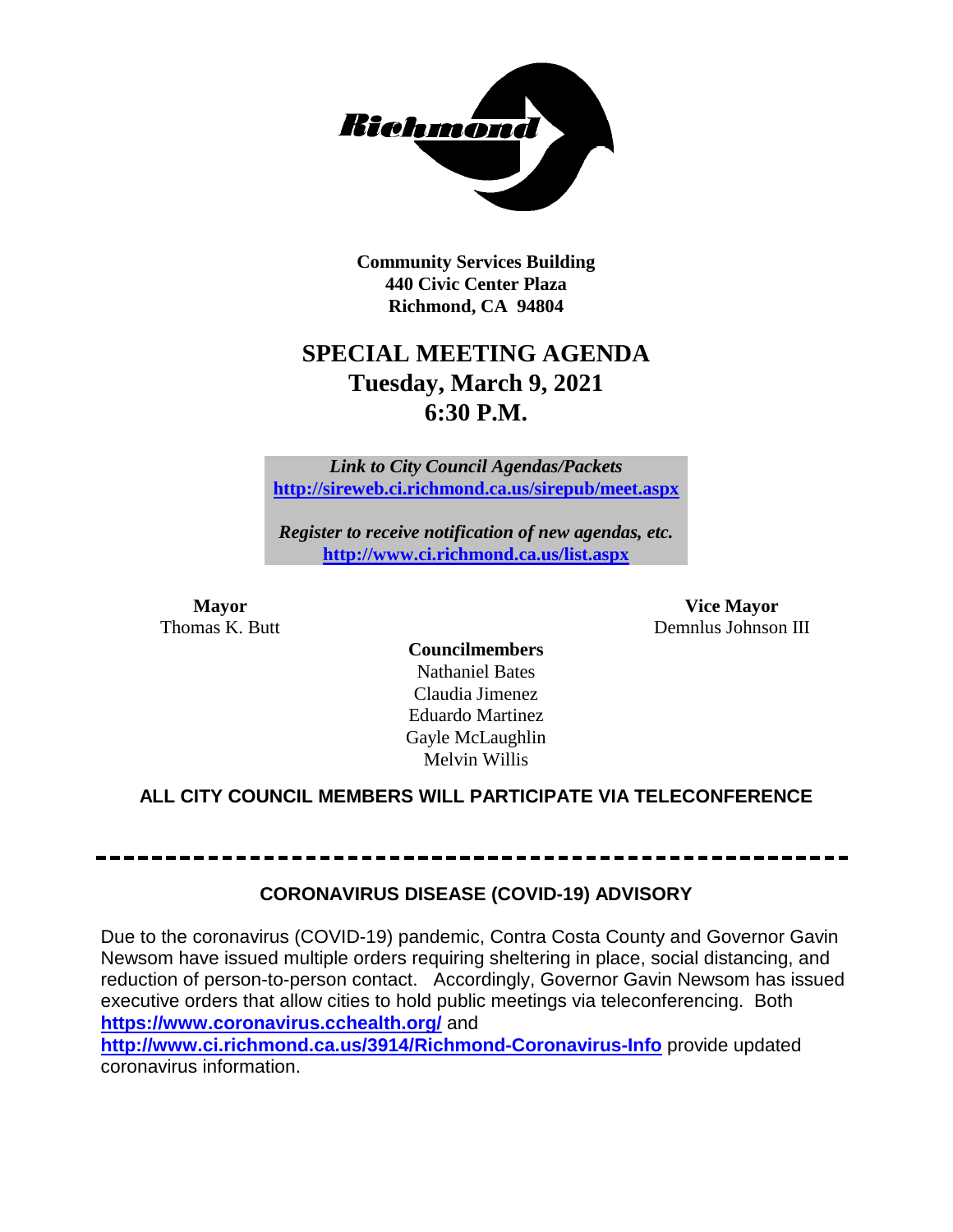DUE TO THE SHELTER IN PLACE ORDERS, attendance at the City of Richmond City Council meeting will be limited to Council members, essential City of Richmond staff, and members of the news media. Public comment will be confined to items appearing on the agenda and will be limited to the methods provided below. Consistent with Executive Order N-29-20, this meeting will utilize teleconferencing only. The following provides information on how the public can participate in this meeting.

#### **How to watch the meeting from home:**

- 1. KCRT Comcast Channel 28 or AT&T Uverse Channel 99
- 2. Livestream online at<http://www.ci.richmond.ca.us/3178/KCRT-Live>

#### **Public comment may be submitted by email and/or Zoom video conference in the manner that follows; provided that no member of the public may submit more than one verbal comment per agenda item.**

**1.** Via email to [cityclerkdept@ci.richmond.ca.us](mailto:cityclerkdept@ci.richmond.ca.us) by 1:00 p.m. the day of the meeting.

Emails *MUST* contain in the subject line 1) public comments agenda item #\_\_ [include the agenda item number]. All such email will be posted on-line and emailed to the City Council before the meeting is called to order. **No individual email will be read into the record**. Due to the high volume of emails received, emails that do not contain the correct identifying information in the subject line may be overlooked and may not become part of the record. **Email received after 1:00 p.m. will be posted on-line following the meeting as part of the supplemental materials attached to the meeting minutes.**

**2.** Via Zoom by video conference or by phone using the following link/call-in numbers – for Open Session and City Council:

#### **Please click the link below to join the webinar: [https://zoom.us/j/99312205643?pwd=MDdqNnRmS2k4ZkRTOWhlUldQOUF1Z](https://zoom.us/j/99312205643?pwd=MDdqNnRmS2k4ZkRTOWhlUldQOUF1Zz09) [z09](https://zoom.us/j/99312205643?pwd=MDdqNnRmS2k4ZkRTOWhlUldQOUF1Zz09) Passcode: ccmeeting**

**Or iPhone one-tap:**

**US: +16699006833,,99312205643# or +13462487799,,99312205643# Or Telephone:**

**Dial (for higher quality, dial a number based on your current location): US: +1 669 900 6833 or +1 346 248 7799 or +1 253 215 8782 or +1 312** 

**626 6799 or +1 929 205 6099 or +1 301 715 8592**

#### **Webinar ID: 993 1220 5643**

International numbers available: <https://zoom.us/u/aehrwCgISx>

a. To comment by video conference, click on the Participants button at the bottom of your screen and select the "**Raise Your Hand**" button to request to speak when Public Comment is being asked for. Speakers will be called upon in the order they select the "Raise Your Hand" feature. When called upon, you will be unmuted. After the allotted time, you will then be re-muted. \*\*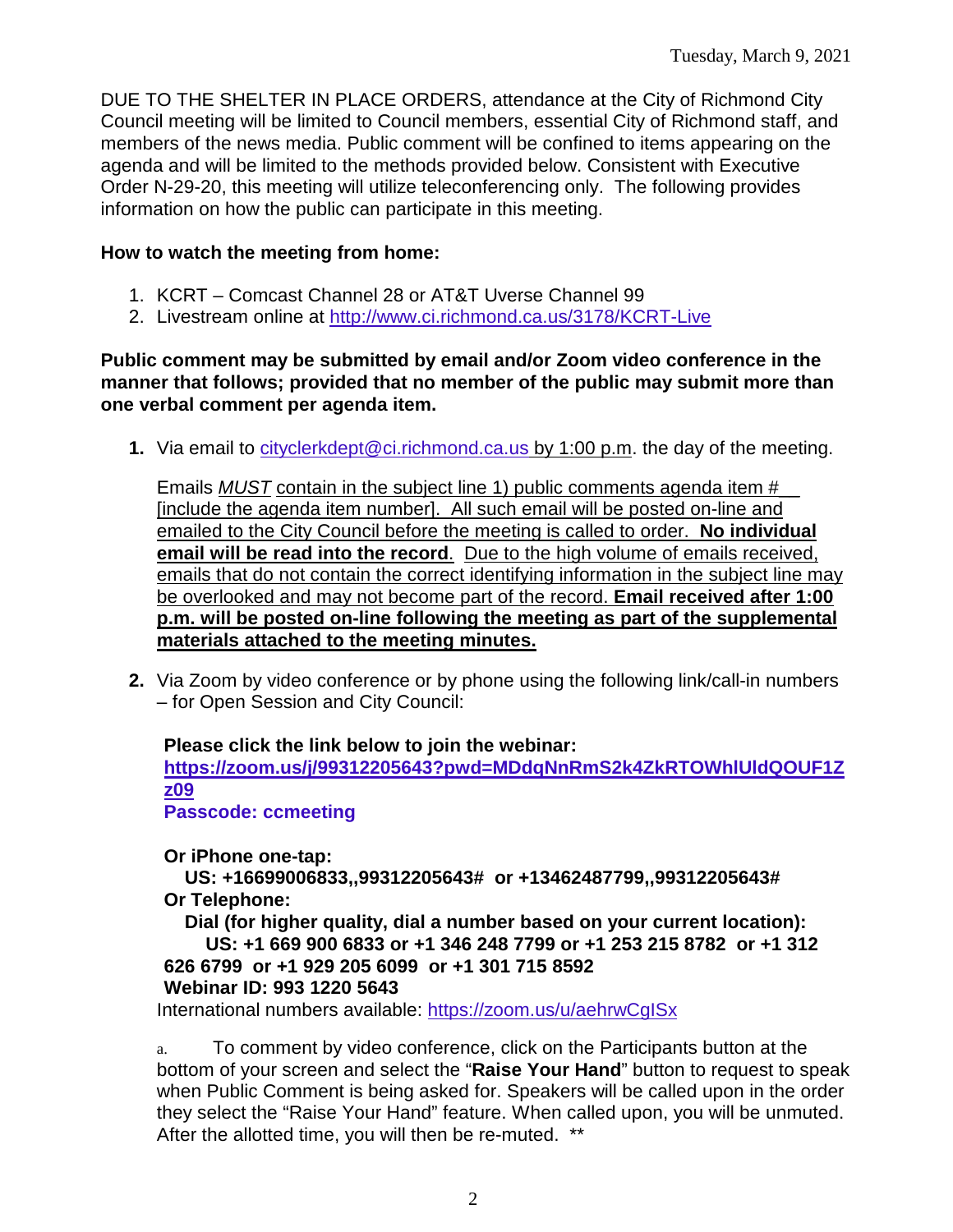b. To comment by phone, you will be prompted to "Raise Your Hand" by pressing "**\*9**" to request to speak when Public Comment is asked for. When called upon, you will be unmuted. After the allotted time, you will then be re-muted. Instructions of how to raise your hand by phone are available at: [https://support.zoom.us/hc/en-us/articles/201362663 -Joining-a-meeting-by](https://support.zoom.us/hc/en-us/articles/201362663)[phone.](https://support.zoom.us/hc/en-us/articles/201362663) \*\*

\*\*The clerk will announce the item number and ask individuals who would like to address the Council to raise their hand. After the clerk reads the item into the record, the request to speak period on the item will be closed.

#### *The City cannot guarantee that its network and/or the site will be uninterrupted. To ensure that the City Council receives your comments, you are strongly encouraged to submit your comments in writing in advance of the meeting.*

#### **Record of all public comments:**

All public comments will be considered a public record, put into the official meeting record. All public comments will be available after the meeting as supplemental materials and will be posted as an attachment to the meeting minutes when the minutes are posted: [http://www.ci.richmond.ca.us/Archive.aspx?AMID=31.](http://www.ci.richmond.ca.us/Archive.aspx?AMID=31)

#### **Accessibility for Individuals with Disabilities**

Upon request, the City will provide for written agenda materials in appropriate alternative formats, or disability-related modification or accommodation, including auxiliary aids or services and sign language interpreters, to enable individuals with disabilities to participate in and provide comments at/related to public meetings. Please submit a request, including your name, phone number and/or email address, and a description of the modification, accommodation, auxiliary aid, service or alternative format requested at least two days before the meeting. Requests should be emailed to [cityclerkdept@ci.richmond.ca.us](mailto:cityclerkdept@ci.richmond.ca.us) or submitted by phone at 510-620-6513, ext. 9, or 510-620-6509. Requests made by mail to City Clerk's Office, City Council meeting, 450 Civic Center Plaza, Richmond, CA 94804 must be received at least two days before the meeting. Requests will be granted whenever possible and resolved in favor of accessibility.

#### **Effect of Advisory on In-person public participation**

During the pendency of the Executive Order N-29-20, the language in this Advisory portion of the agenda supersedes any language below in the meeting procedures contemplating inperson public comment.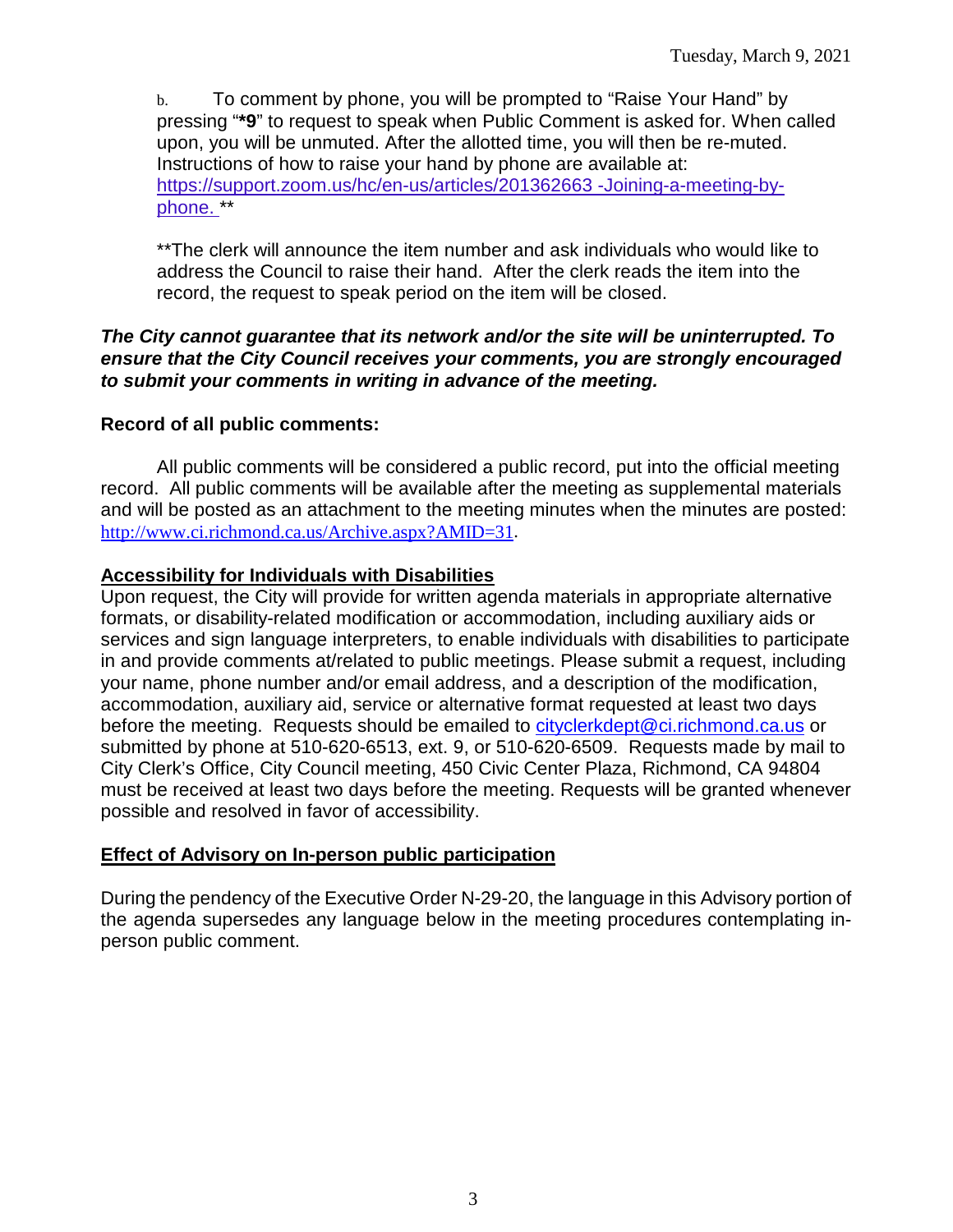# **MEETING PROCEDURES**

The City of Richmond encourages community participation at its City Council meetings and has established procedures that are intended to accommodate public input in a timely and time-sensitive way. As a courtesy to all members of the public who wish to participate in City Council meetings, please observe the following procedures:

**PUBLIC COMMENT ON AGENDA ITEMS:** Anyone who desires to address the City Council on items appearing on the agenda must complete and file a pink speaker's card with the City Clerk **prior** to the City Council's consideration of the item. Once the City Clerk has announced the item, no person shall be permitted to speak on the item other than those persons who have submitted their names to the City Clerk. Your name will be called when the item is announced for discussion. **Each speaker will be allowed up to TWO (2) MINUTES to address the City Council on NON-PUBLIC HEARING items listed on the agenda. Speakers are allowed up to THREE (3) minutes on PUBLIC HEARING items.**

**CONDUCT AT MEETINGS:** Richmond City Council meetings are limited public forums during which the City strives to provide an open, safe atmosphere and promote robust public debate. Members of the public, however, must comply with state law, as well as the City's laws and procedures and may not actually disrupt the orderly conduct of these meetings. The public, for example, may not shout or use amplifying devices, must submit comment cards and speak during their allotted time, may not create a physical disturbance, may not speak on matters unrelated to issues within the jurisdiction of the City Council or the agenda item at hand, and may not cause immediate threats to public safety.

**CITY HARASSMENT POLICY:** The City invites public comment and critique about its operations, including comment about the performance of its public officials and employees, at the public meetings of the City Council and boards and commissions. However, discriminatory or harassing comments about or in the presence of City employees, even comments by third parties, may create a hostile work environment, if severe or pervasive. The City prohibits harassment against an applicant, employee, or contractor on the basis of race, religious creed, color, national origin, ancestry, physical disability, medical condition, mental disability, marital status, sex (including pregnancy, childbirth, and related medical conditions), sexual orientation, gender identity, age or veteran status, or any other characteristic protected by federal, state or local law. In order to acknowledge the public's right to comment on City operations at public meetings, which could include comments that violate the City's harassment policy if such comments do not cause an actual disruption under the Council Rules and Procedures, while taking reasonable steps to protect City employees from discrimination and harassment, City Boards and Commissions shall adhere to the following procedures. If any person makes a harassing remark at a public meeting that violates the above City policy prohibiting harassment, the presiding officer of the meeting may, at the conclusion of the speaker's remarks and allotted time: (a) remind the public that the City's Policy Regarding Harassment of its Employees is contained in the written posted agenda; and (b) state that comments in violation of City policy are not condoned by the City and will play no role in City decisions. If any person makes a harassing remark at a public meeting that violates the above City policy, any City employee in the room who is offended by remarks violating the City's policy is excused from attendance at the meeting. No City employee is compelled to remain in attendance where it appears likely that speakers will make further harassing comments. If an employee leaves a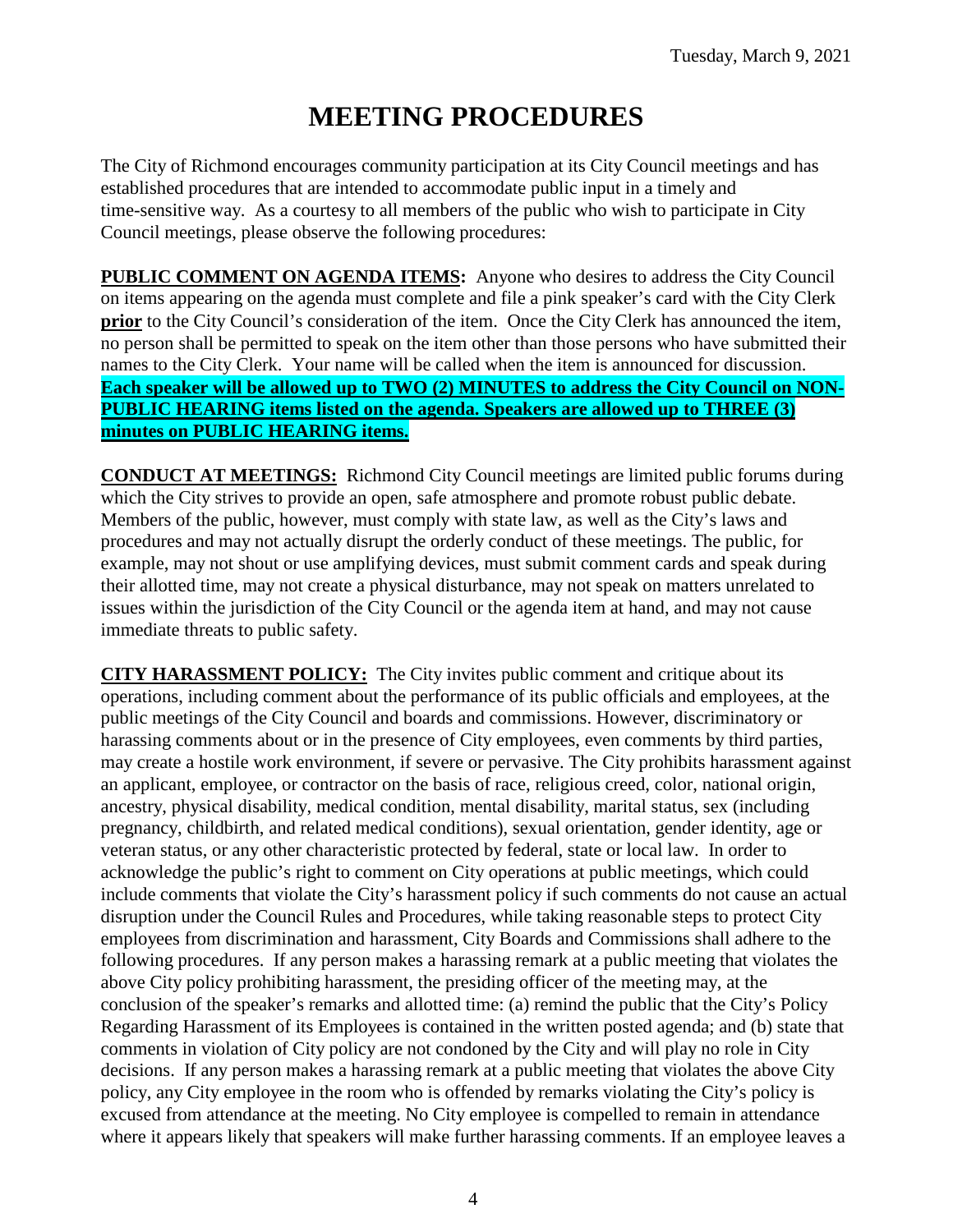#### Tuesday, March 9, 2021

City meeting for this reason, the presiding officer may send a designee to notify any offended employee who has left the meeting when those comments are likely concluded so that the employee may return to the meeting. The presiding officer may remind an employee or any council or board or commission member that he or she may leave the meeting if a remark violating the City's harassment policy is made. These procedures supplement the Council Rules and Procedures relating to disruption of orderly conduct at Council meetings.

Any law enforcement officer on duty or whose service is commanded by the presiding officer shall be Sergeant-at-Arms of the Council meetings. He/she, or they, shall carry out all orders and instructions given by the presiding officer for the purpose of maintaining order and decorum at the Council meetings (City Council Rules of Procedure and Order Section III F, RMC Section  $2.12.030$ ).